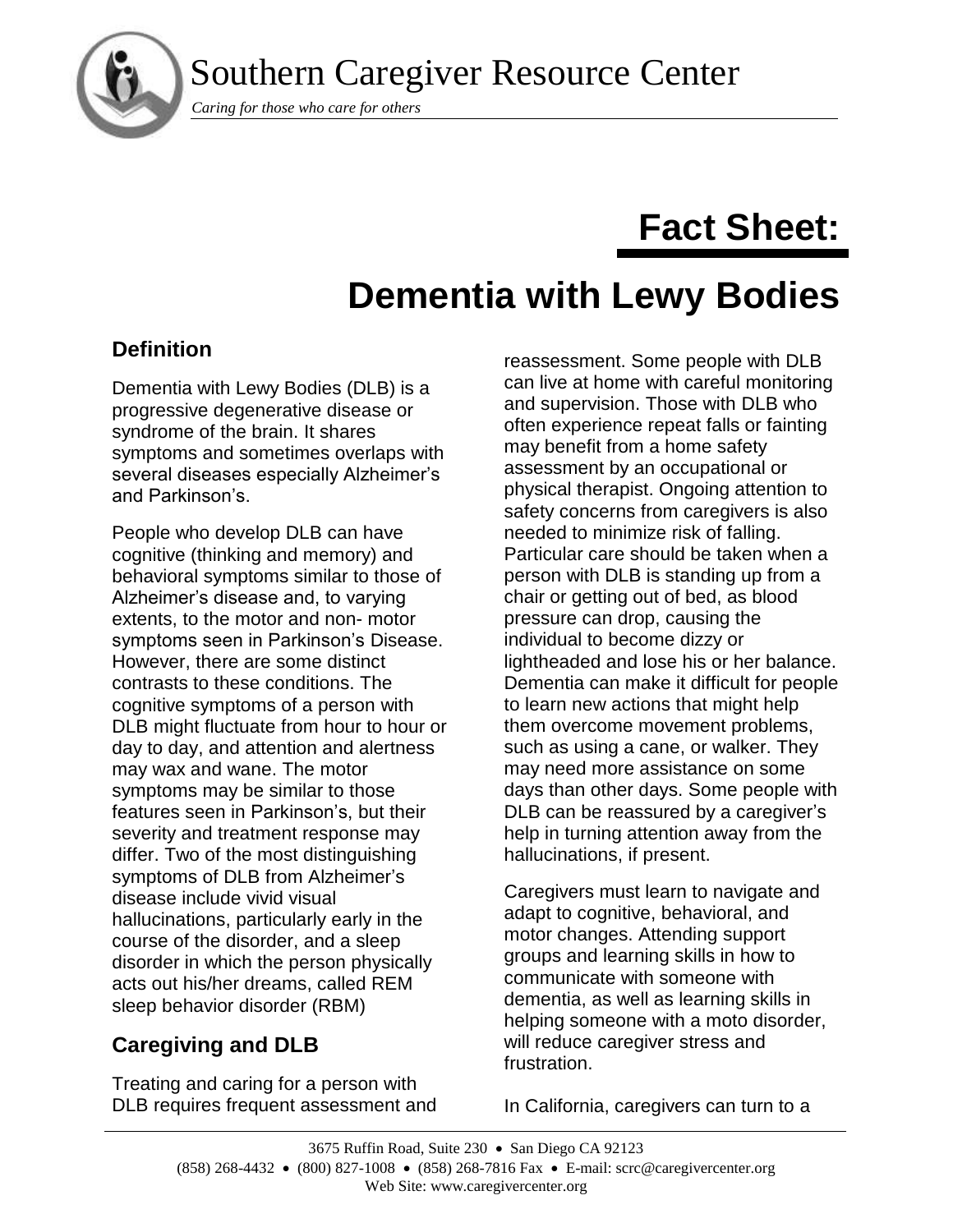California Caregiver Resource Center for assistance and to find a qualified diagnostic center for initial diagnosis and follow up. In California and other states, resources can be found through the Lewy Body Dementia Association's (LBDA) Research Centers of Excellence (RCOE), local and state offices on aging and health such as your Area Agency on Aging or the Alzheimer's Association in your area.

### **Facts**

Dementia with Lewy Bodies is often called "Lewy Body Dementia" (LBD), which is the umbrella term that includes DLB and Parkinson's disease dementia. DLB is biologically related to Parkinson's disease, as both share overlapping disease processes in the brain and many clinical symptoms.

DLB is the second most common progressive dementia, accounting for twenty percent of those with dementia. (Alzheimer's disease is the most common). Dementia is a gradual, progressive decline in mental ability (cognition) that affects memory, thinking processes, and behavior, and performance of social, occupational, and daily activities.

The term DLB reflects the presence of Lewy bodies (the microscopic, smooth, round protein deposits made up of alpha-synuclein) that are found in the nerve cells of the affected parts of the brain. These "abnormal protein structures" were first described in 1912 by Frederich Heinrich Lewy, M.D., a contemporary of Alois Alzheimer, who identified clinical and pathological features of the more common form of dementia that now bears his name.

Lewy bodies are found throughout the outer layer of the brain (the cerebral cortex) and deep inside the midbrain and brainstem. They are often found in those diagnosed with Parkinson's approximately fifty percent of people with Alzheimer's and other disorders.

The cause of DLB is unknown. Risk factors include older age and the sleep disorder RBD, which may precede other LBD symptoms by years or even decades. Some cases of DLB have appeared among families, but there does not seem to be a strong tendency for inheriting the disease. Genetic research may reveal more information in the future about causes and risks. DLB usually occurs in older adults between 50- 85 years old, and slightly more men than women have the disease.

### **Symptoms**

Initial symptoms of DLB are often similar to those of Alzheimer's or vascular dementia and are cognitive in nature, such as progressive decline in memory, judgment, planning and organizing, or acute confusion. Some people may first show the motor symptoms of parkinsonism – slowness, stiffness in muscles, tremors, decreased dexterity, or show, shuffling gait. Others may have visual hallucinations as the first symptom. Those with DLB may also suffer from delusions, depression, or autonomic (i.e., blood pressure, bladder, bowels) changes.

#### **Key symptoms are:**

• Problems in thinking such as inattention, lack of judgment, loss of insight, and decline in problem solving and organizational skills. People with DLB experience visuospatial difficulty (for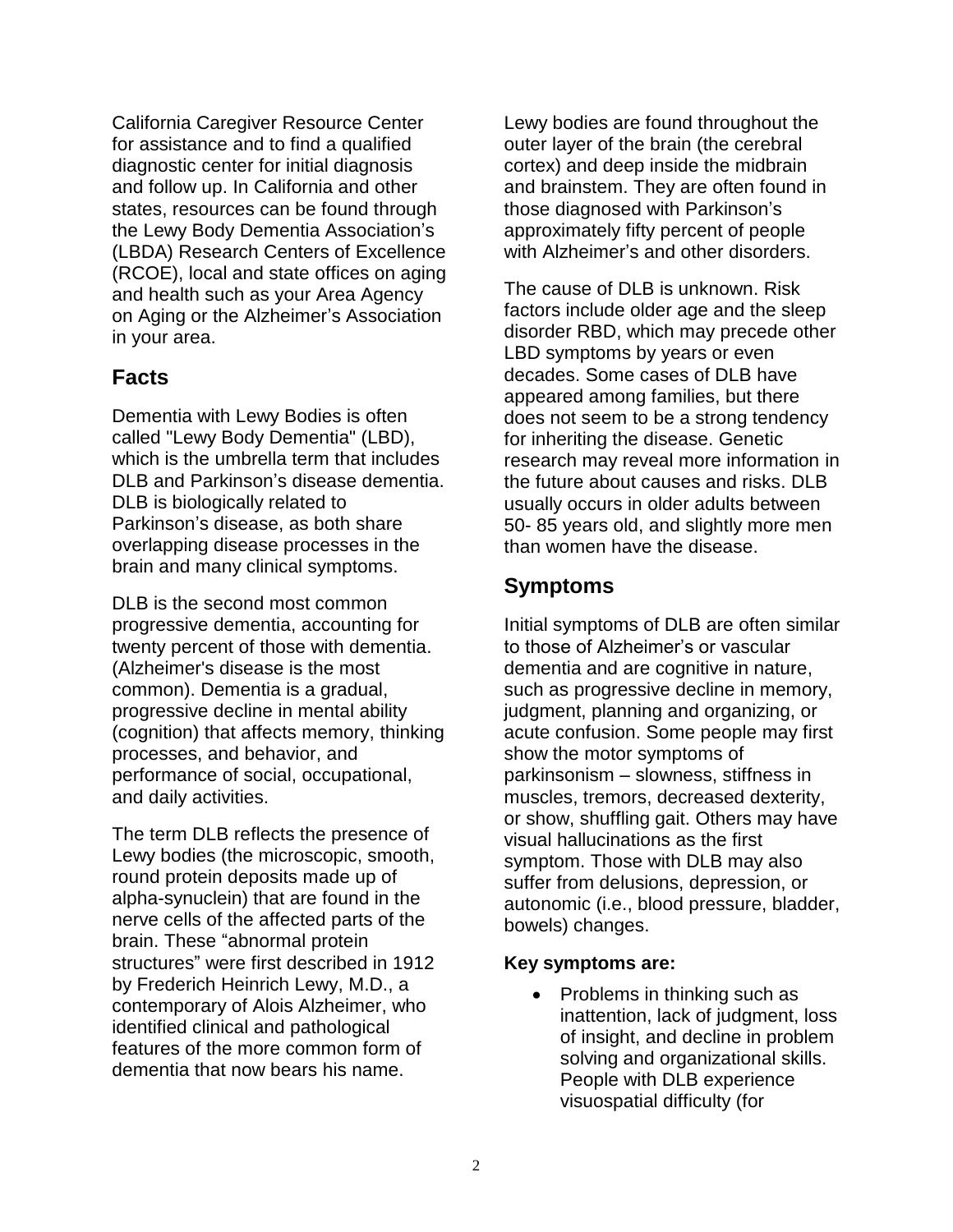example, finding one's way around places), as well as trouble with finding the words they want to say, or following a conversation. Memory may be relatively intact in the early stage, but problems with attention and alertness may mimic memory problems.

- Fluctuation in the occurrence of cognitive symptoms from moment to moment, hour to hour, day to day, or week to week. For example, the person may converse normally one day and be more confused the next day. There are also fluctuations in attention, alertness and wakefulness.
- Recurrent, visual hallucinations. These hallucinations are well formed, vivid, and detailed. In DLB's early stage, the person may even acknowledge and describe the hallucinations. They can be benign and not frightening, but in some, can be troublesome. Hallucinations may also be auditory (hearing sounds), olfactory (smelling or tasting something), or tactile (feeling or touching something that is not there).
- Movement problems of parkinsonism, sometimes referred to as "extrapyramidal" signs. These motor symptoms often seem to start spontaneously and may include bradykinesia (slowness of movement), tremor, shakiness, loss of dexterity, rigidity (limb stiffness), flexed posture, shuffling gait, muscle jerks or twitches, reduced arm swing, a

tendency to fall, balance problems and lack of facial expression.

• Rapid Eye Movement Sleep Behavior Disorder. This is characterized by vivid dreaming, talking in one's sleep, and excessive movement while asleep, including occasionally hitting a bed partner. The result may be excessive daytime drowsiness, and this symptom may appear years before DLB is diagnosed. Over 50% of patients have this symptom.

## **Testing and Diagnosis**

DLB can be difficult to diagnose. Not only does it resemble other dementias, it overlaps with Parkinson's and psychiatric disorders. Because no single test, such as a blood test or brain scan exists to diagnose DLB, a variety of medical, neurological, and neuropsychological tests are used to identify its symptoms and the possible overlap with other illnesses. A definitive diagnosis can only be made by an autopsy at death but probably and possible diagnoses can be made in life.

Although Lewy bodies are found in brains of patients with other diseases, it is useful to understand what happens to the brain of a person who has DLB. Three significant changes or pathological features are seen in brains afflicted by DLB:

• The brain's cerebral cortex (the outer layers of the brain) degenerates or shrinks. This brain tissue shrinkage (or atrophy) can affect reasoning and complex thinking, understanding personality, movement, speech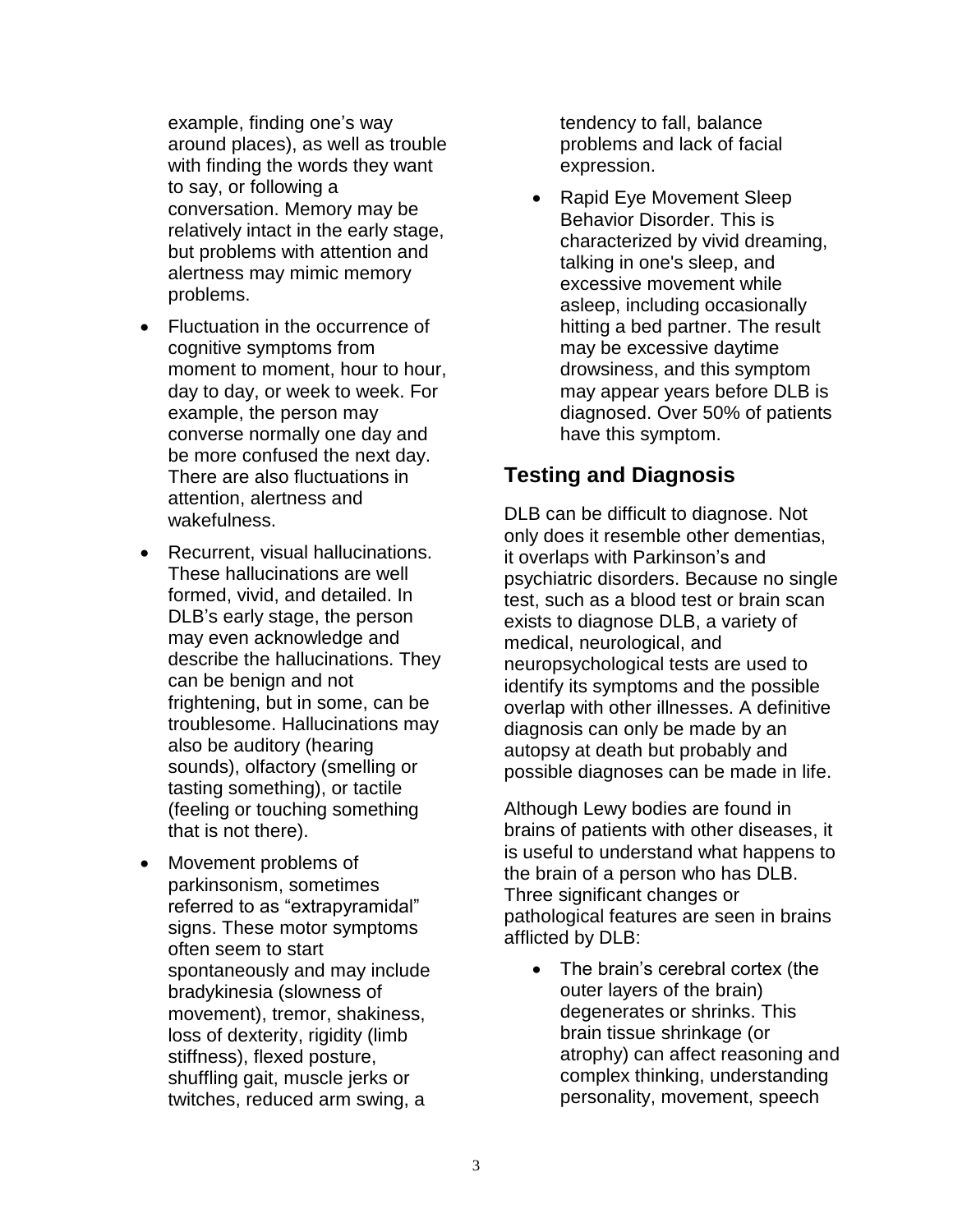and language, sensory input, and visual perceptions of space. Degeneration also occurs in the limbic cortex at the center of the brain, which plays a major role in emotions and behavior. Lewy bodies form throughout these degenerating cortical areas.

- Nerve cells die in the midbrain region. This occurs especially in the substantia nigra in the brainstem, an area that also degenerates in Parkinson's disease. These cells are involved in making the neurotransmitter (brain messenger) dopamine. Lewy bodies are found in the nerve cells that remain. The midbrain is involved in motor control, sleep/wake, arousal, sensory and autonomic functions.
- Another cellular structure, Lewy neurites, that affect nerve cell function are found in the brains of people who have DLB, especially in the hippocampus, an area of the brain essential for forming new memories.

None of the symptoms found in DLB are specific only to this disorder. To address this problem, an international group of researchers and clinicians developed a set of diagnostic criteria called the *Consensus Guidelines*, most recently updated in 2017, that can reliably point to features of DLB:

#### **Must be present**:

• Progressive cognitive decline (decrease in thinking ability) that interferes with normal social or occupational activities. Memory problems do not necessarily occur in the early period but can

occur as DLB progresses. Attention, problem-solving, reasoning, and visual perceptions of space are likely to be impaired early.

#### **Two of the following are present (one also indicates possibility of DLB)**:

- Fluctuating cognition: Mental problems vary during the day, especially attention and alertness.
- Visual hallucinations: Detailed and well-formed visions, which occur and recur.
- Parkinsonism: Movement problems.
- RBD: Physically acting out dreams while asleep.

A DLB diagnosis is even more likely if the individual also experiences any of the following: repeated falls, fainting, brief loss of consciousness, delusions, apathy, anxiety, problems with temperature and blood pressure regulation, urinary incontinence, chronic constipation, loss of smell, or sensitivity to neuroleptic medications that are given to control hallucinations and other psychiatric symptoms.

Finally, the timing of symptoms is a reliable clue*: if cognitive symptoms appear before or within a year of motor symptoms, DLB is more likely the cause than Parkinson's disease.* Signs of stroke or vascular dementia usually negate the likelihood of DLB.

Testing is usually done to rule out other possible causes of dementia, motor, or behavioral symptoms. Brain imaging (CT scan or MR imaging) can detect brain shrinkage and help rule out stroke,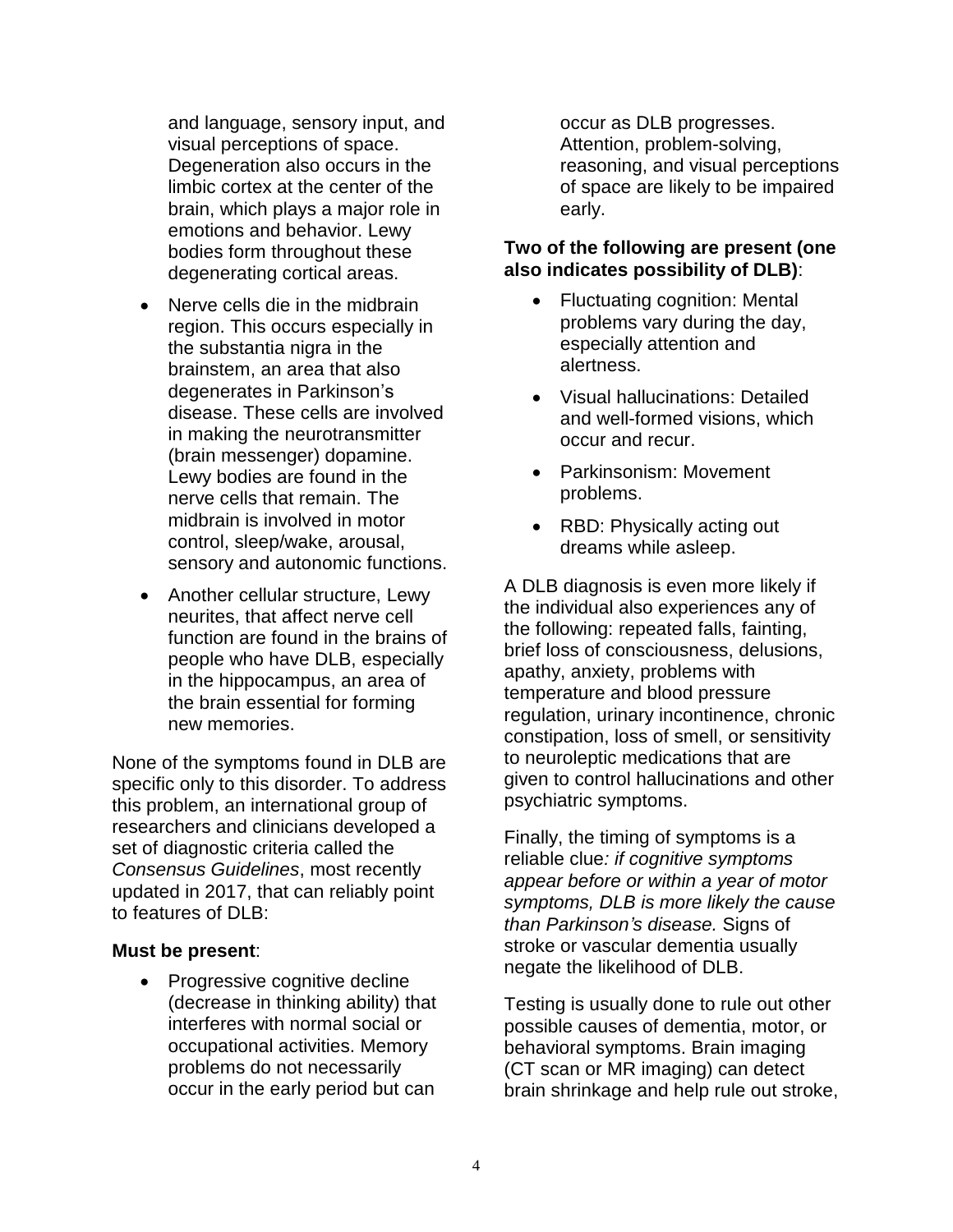fluid on the brain (normal pressure hydrocephalus), or subdural hematoma. Blood and other tests might show vitamin B12 deficiency, thyroid problems, syphilis, HIV, or vascular disease. Depression is also a common cause of dementia-like symptoms. Additional tests can include an electroencephalogram (EEG) or a spinal tap (lumbar puncture).

New research confirms several tests are highly associated with the presence of Lewy bodies in the brain and are now increasingly being used to make a DLB diagnosis. Scans using SPECT and PET technology can detect differences between DLB and Alzheimer's disease. A sleep study can confirm RBD, and special cardiac imaging can detect changes in cardiac nerves associated with DI B.

## **Alzheimer's and Parkinson's: Differences and Overlap with DLB**

DLB's similarity to Alzheimer's and Parkinson's diseases and the fact that Lewy bodies are often found in the brains of patients with these diseases, means that clinicians must pay close attention to the factors that distinguish DLB. These factors include:

- Memory and other cognitive problems occur in both DLB and Alzheimer's. However, in DLB, they fluctuate frequently.
- In DLB, Alzheimer- like and Parkinson- like symptoms may appear within one year of each other.
- Hallucinations are experienced in the late stages of Alzheimer's and by people with Parkinson's

who take medications to improve movement and tremor. In DLB, hallucinations occur in early stages, even without Parkinson's medications, and they are frequent, vivid, and detailed.

- Neuroleptic drugs (sometimes called psychotropic drugs) prescribed to lessen the so-called psychiatric symptoms of dementia, such as hallucinations, agitation, or restlessness will induce or worsen Parkinson's-like symptoms in some DLB patients.
- Tremor is likely less pronounced in DLB than in Parkinson's. Also, individuals with DLB respond less dramatically to drugs such as levodopa that are used to treat Parkinson's.
- Some people with Parkinson's develop dementia in later stages. However, dementia is usually the presenting symptom in DLB.
- Someone with Parkinson's loses the neurotransmitter, dopamine; in Alzheimer's, people lose the neurotransmitter, acetylcholine. A person with DLB or Parkinson's disease dementia loses both.
- Life expectancy is slightly shorter for DLB than Alzheimer's and Parkinson's.
- At autopsy, the brains of those with DLB look essentially the same as a person with Parkinson's disease with dementia, as Lewy bodies are spread throughout the brain. People with DLB frequently have some co-existing changes of Alzheimer's disease in the brain as well.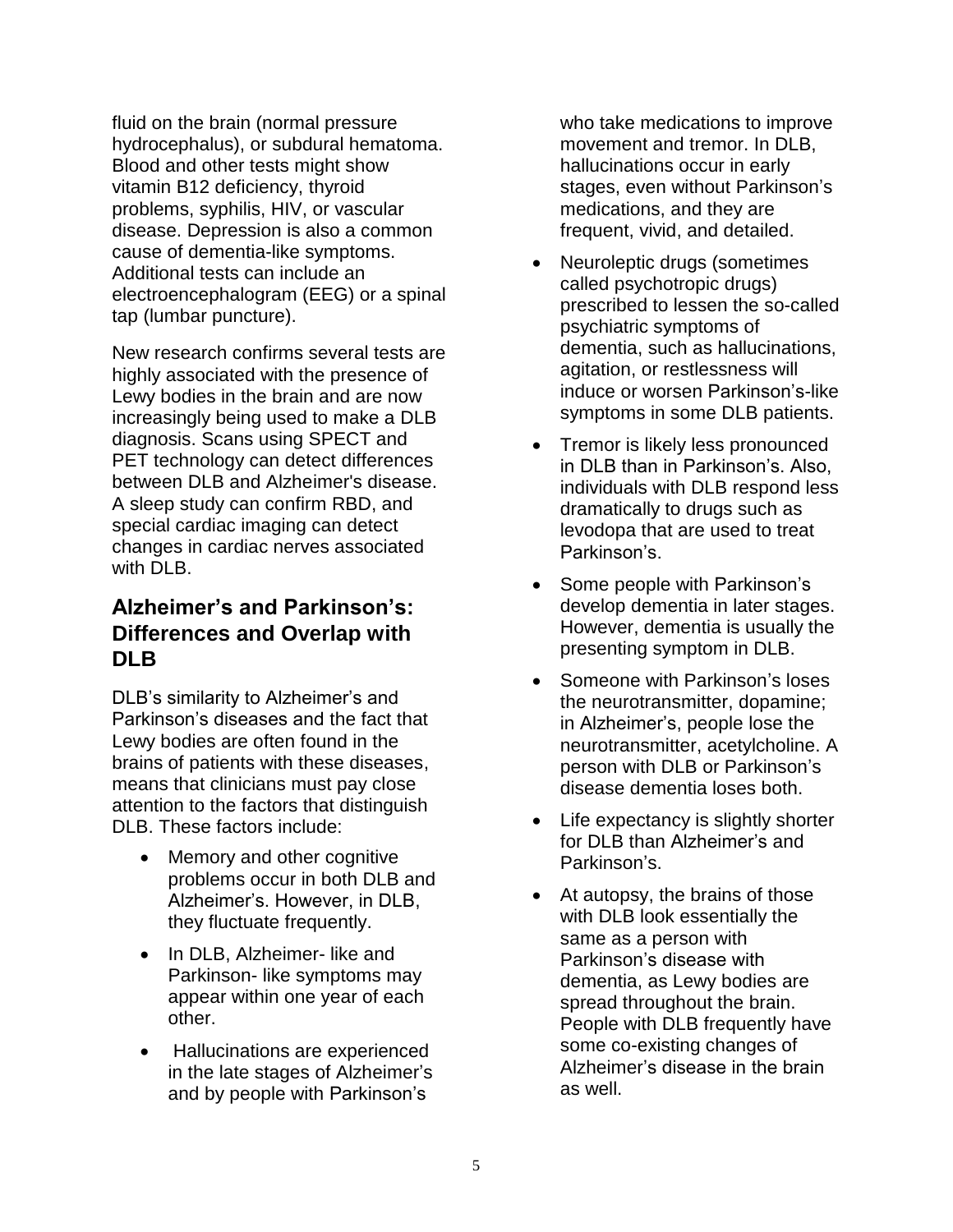## **Duration and Treatment**

With an average lifespan after onset of 5 to 7 years, the progression of dementia with Lewy bodies is relentless; however, the rate of decline varies with each person. DLB does not follow a set pattern of stages as is seen in some other dementias. There is neither cure nor specific treatment to arrest the course of the disease. Death usually occurs from pneumonia or other illness.

While there are no medications currently approved to specifically treat DLB, there are many medications developed for other conditions that can help reduce some of its symptoms. A comprehensive treatment plan can improve the qualify of life for a person with DLB and their family caregiver.

However, caution must be used in treating a person with DLB. Medications must be monitored closely for proper balance because some people are negatively affected by some drugs. Neuroleptic (tranquilizing) antipsychotic drugs such as haloperidol (Haldol) or thioridazine (Mellaril), some newer atypical antipsychotics (especially risperidone, olanzapine) as well as benzodiazepines (Valium, Ativan), and certain antihistamines like diphenhydramine (Benadryl) can cause extreme adverse reactions in those with DLB. Side effects include worsened motor- related symptoms, catatonia (non-responsiveness), loss of cognitive function, and/or development of muscle rigidity. These medications are sometimes used in Alzheimer's to help with hallucinations, agitation, and behavioral symptoms, but should not be used in individuals with DLB. Levodopa may be given to treat the parkinsonism, however, it may increase the

hallucinations in someone with DLB and aggravate other symptoms, such as confusion or low blood pressure. It is generally less effective in treating motor symptoms in those with DLB than in those with Parkinson's, especially since higher doses are rarely given. Dementia symptoms may be treated with medications originally developed for Alzheimer's disease, called cholinesterase inhibitors. Research shows these medications can be even more effective in people with DLB. As such, some of these treatments have been approved by regulatory agencies for Lewy body disorders; donepezil was approved in Japan for DLB and rivastigmine was approved by the US Food and Drug Administration (FDA) for treatment of dementia in Parkinson's disease. Treating hallucinations can be challenging since typical and atypical antipsychotics can worsen motor function; some newer antipsychotics with greater serotonin (another brain chemical) mechanisms (such as quetiapine and clozapine) are preferred by DLB experts to treat hallucinations in this disorder. Some antidepressants have also shown positive results, while others are counter-indicated. More research is urgently needed in this area to determine which medications are both safe and effective to treat hallucinations and delusions in DLB.

When considering surgery, families should meet with the anesthesiologist to discuss possible side effects of anesthesia, as persons with DLB are prone to delirium or confusion with anesthesia. Sometimes this 'stepping down' of cognitive ability noticed after anesthesia can linger or remain. In addition, families of those with DLB who are having surgery or who are hospitalized should discuss current